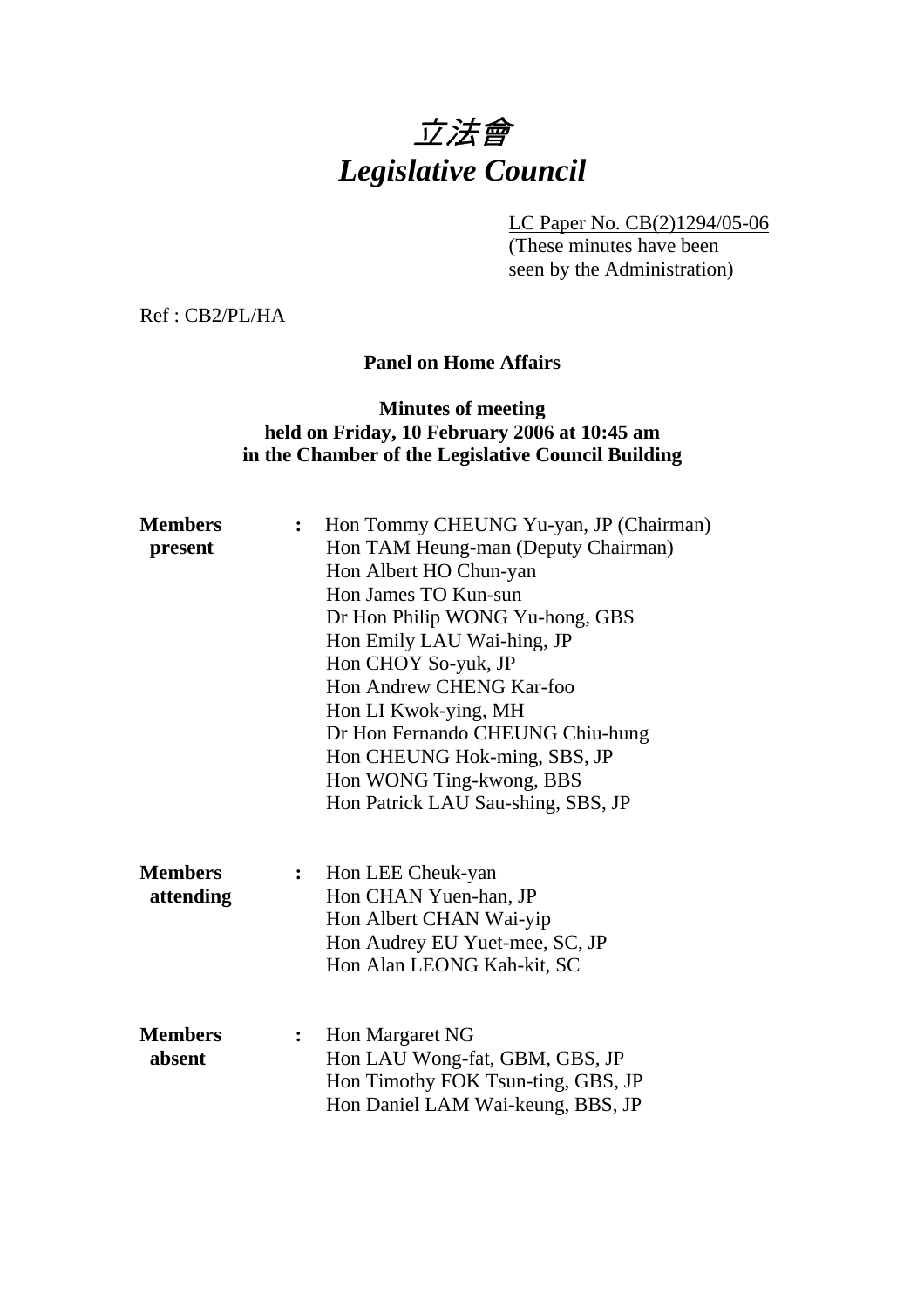|                               | Mr Stephen FISHER<br><b>Acting Permanent Secretary for Home Affairs</b>                                              |
|-------------------------------|----------------------------------------------------------------------------------------------------------------------|
|                               | Mr John DEAN<br>Principal Assistant Secretary for Home Affairs (4)                                                   |
|                               | Miss Amy YEUNG<br>Assistant Secretary for Home Affairs (4)1                                                          |
|                               | Ms Linda SO<br>Principal Assistant Secretary (Security) C                                                            |
|                               | Ms Anna CHOR<br><b>Assistant Secretary (Security) E3</b>                                                             |
|                               | Miss Hinny LAM<br>Acting Principal Assistant Secretary for Health, Welfare<br>and Food                               |
|                               | Mrs Michelle WONG<br>Principal Education Officer (School Administration &<br>Support), Education and Manpower Bureau |
|                               | Mr Godfrey KAN<br>Senior Government Counsel, Department of Justice                                                   |
|                               | Item V                                                                                                               |
|                               | Mr Stephen FISHER<br>Acting Permanent Secretary for Home Affairs                                                     |
|                               | Mr John DEAN<br>Principal Assistant Secretary for Home Affairs (4)                                                   |
|                               | Miss Amy YEUNG<br>Assistant Secretary for Home Affairs (4)1                                                          |
| <b>Clerk</b> in<br>attendance | Miss Flora TAI<br>$\ddot{\cdot}$<br>Chief Council Secretary (2)2                                                     |

Public Officers : <u>Item IV</u>

 **attending**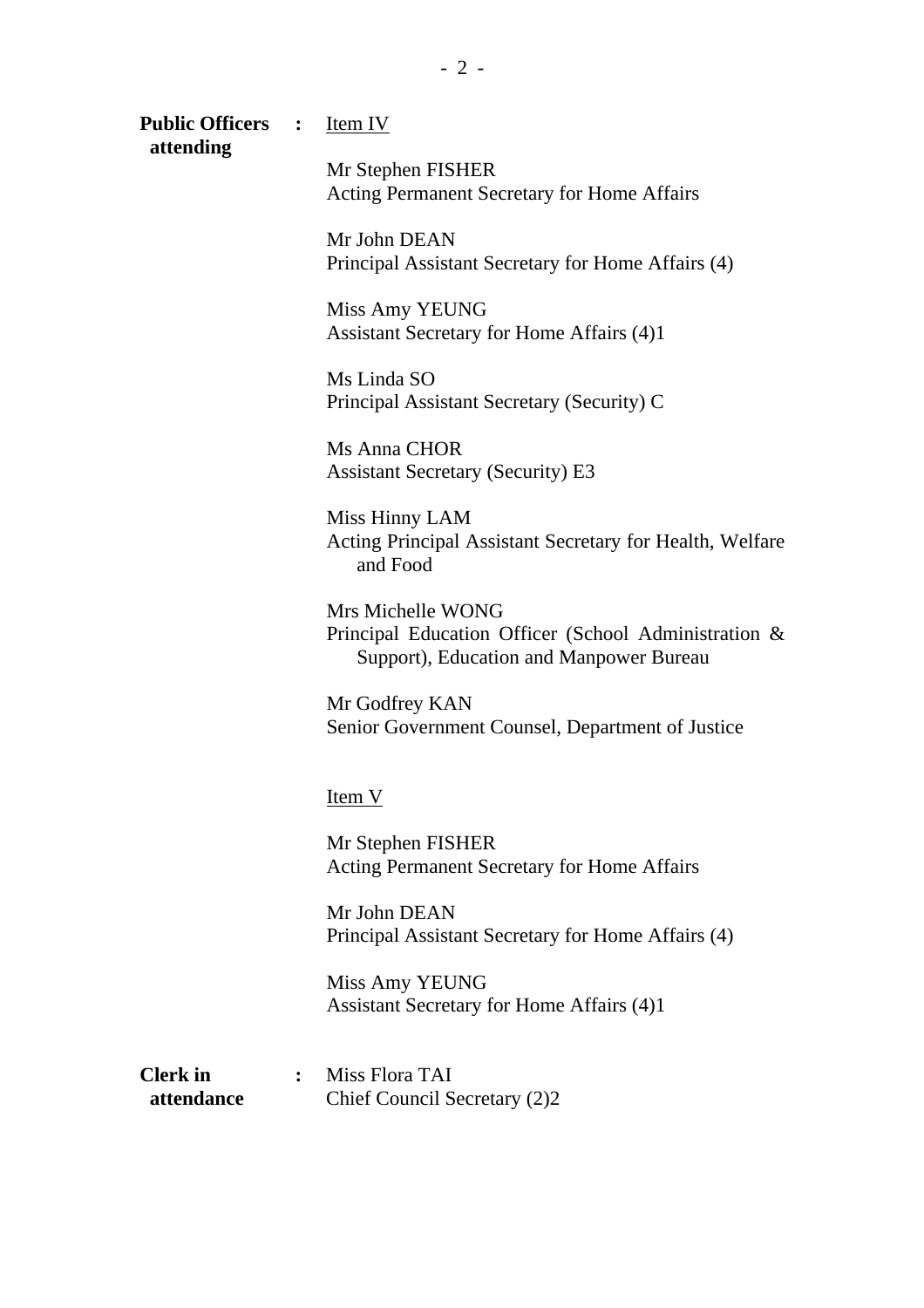| Staff in   | Ms Joanne MAK                 |
|------------|-------------------------------|
| attendance | Senior Council Secretary (2)2 |

Admin

#### **I. Confirmation of minutes**

[LC Paper No. CB(2)1012/05-06]

The minutes of the meeting held on 13 January 2006 were confirmed.

#### **II. Information paper(s) issued since the last meeting**

2. Members noted that a supplementary information paper on the Government's support to elite sports for the 2009 East Asian Games provided by the Administration had been issued after the last regular meeting [LC Paper No. CB(2)1032/05-06(01)].

#### **III. Items for discussion at the next meeting**

[Appendices I and II to LC Paper No. CB(2)1011/05-06]

3. Members agreed to discuss the following items at the next regular meeting of the Panel on Friday, 10 March 2006 –

- (a) submission of report by Hong Kong Special Administrative Region (HKSAR) in the light of the International covenant on Civil and Political Rights (ICCPR);
- (b) report on the survey on public attitudes towards homosexuals; and
- (c) Project 256RS Indoor Recreation Centre, Community Hall cum Library in Area 17, Tung Chung, Lantau Island.

4. As proposed by Ms Emily LAU, members agreed that deputations would be invited to present views under the agenda item in paragraph 3(a) above, and the meeting would be advanced to start at 9:00 am in order to allow sufficient time for discussion. Acting Permanent Secretary for Home Affairs (PSHA(Atg)) confirmed that for discussion of this item, the Administration would provide a paper updating the Panel on the position since the submission of the HKSAR's second report under ICCPR, including the Administration's responses to the list of issues raised by the United Nations (UN) Human Rights Committee in connection with the report.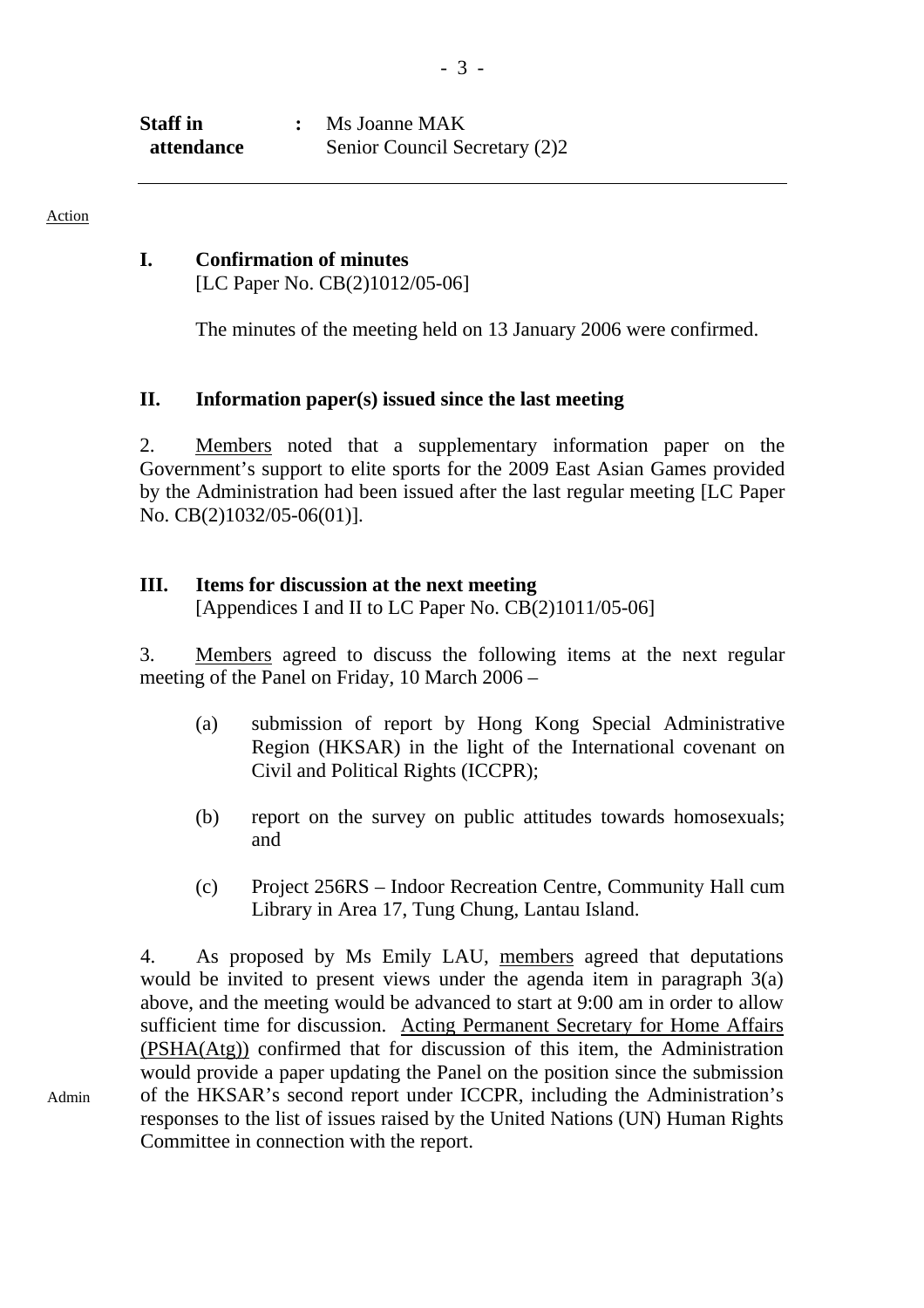**IV. Further discussion on the concluding observations adopted by UN Committee on the first report of the Hong Kong Special Administrative Region under the Convention on the Rights of the Child (CRC)**  [LC Paper Nos. CB(2)1011/05-06(01) & (02), CB(2)1065/05-06(01) and CB(2)1091/05-06(01)]

Briefing by the Administration

5. PSHA(Atg) said that regarding the recommendation of establishing in HKSAR a national human rights institution which included a clear mandate for the monitoring of children's rights and implementation of CRC and in accordance with the Paris Principles, the Administration was examining the possibility of setting up a Children's Commission. He further said that as an interim measure, the Administration had established a Children's Rights Forum (the Forum) to provide a forum for exchanging views on relevant subjects among children rights non-governmental organisations (NGOs), children representatives and the Administration.

6. PSHA(Atg) said that on the recommendation of enacting a single piece of legislation to protect children's rights, the Administration remained unconvinced that there would be any advantage in replacing existing specific laws dealing with different aspects of the Convention with a single children's ordinance. He pointed out that the Convention covered various policy areas which fell under the ambit of several policy bureaux, and comprehensive legislation was already in place for the protection of children's rights.

7. PSHA(Atg) also briefed members on the Administration's rationale for deciding to retain the current reservations in respect of Articles 32(2)(b) and 37(c) of CRC, as detailed in the Administration's paper.

8. Regarding the recommendation that children's views should be given due weight in schools in the development of policies or programmes affecting them, Principal Education Officer (School Administration & Support) said that the Secretary for Education and Manpower and Permanent Secretary for Education and Manpower often met with students to listen to their views during school visits. In addition, the Education and Manpower Bureau (EMB) conducted surveys of students' views, one of which was the Stakeholder Monitoring Survey, which gauged stakeholders' views on educational reform and other educational initiatives on a regular and longitudinal basis. She added that during the consultations on the new senior secondary academic structure and the 'Review of Medium of Instruction and Secondary School Placement Allocation', views were collated from students, individual schools and youth organisations.

9. On the issue of education for children who had no right to remain in Hong Kong, Principal Assistant Secretary (Security) C (PAS(S)C) said that the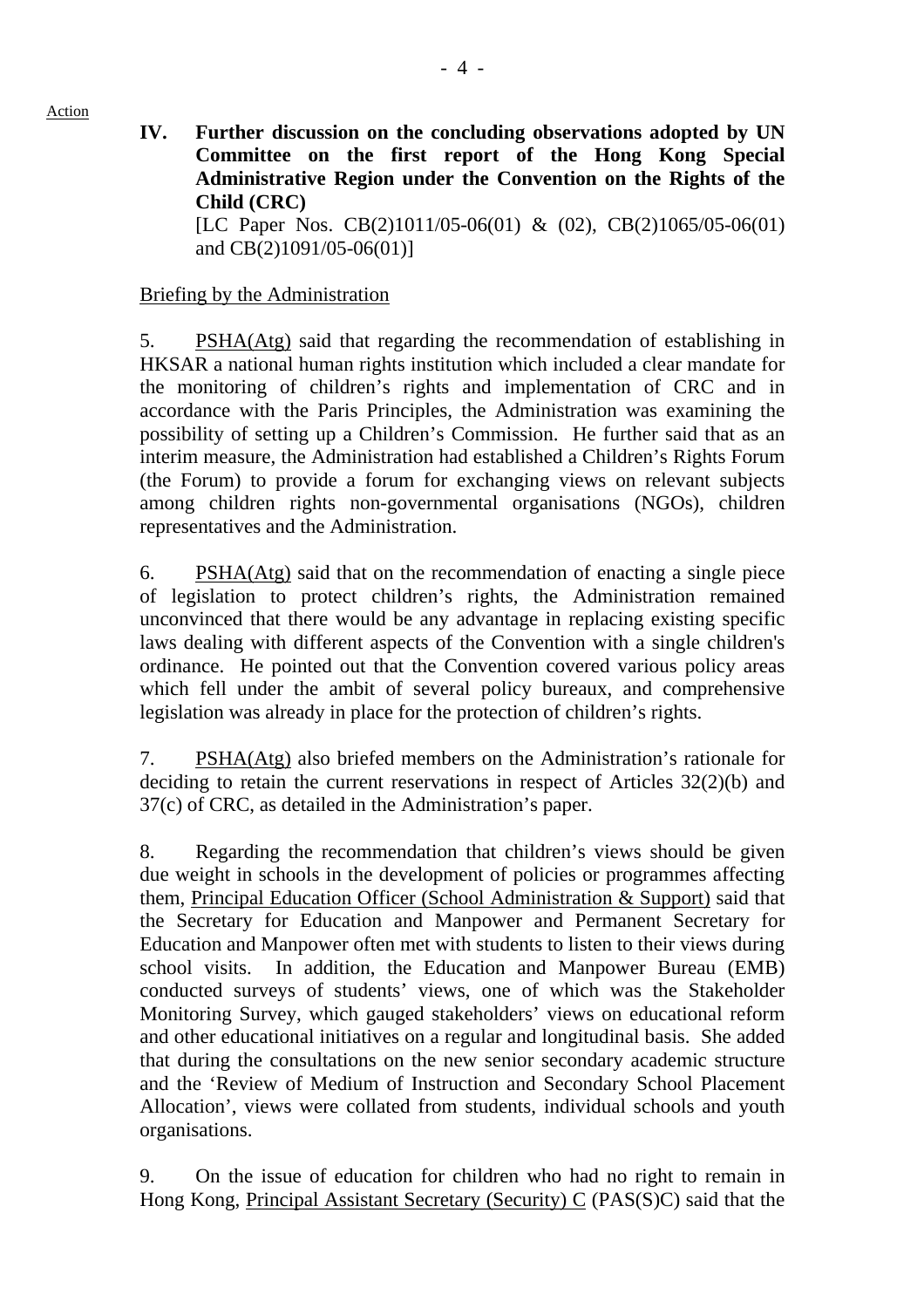Administration had been considering requests for allowing such children to attend school on a case by case basis. She pointed out that in accordance with the law, people, including children, who had no right to remain in Hong Kong were subject to removal. Therefore, the question of schooling of such children in Hong Kong did not normally arise. However, the Administration recognised that there might be exceptional circumstances in individual cases that justified special consideration, e.g. where it was foreseen that the removal of the child was unlikely to take place for an extended period of time. In appropriate cases, the Director of Immigration might give an indication of no objection, thereafter the education authorities would consider whether arrangements could be made to admit the children concerned to local schools.

10. With regard to concern about availability of programmes to facilitate family reunion, PAS(S)C said that the Certificate of Entitlement (CoE) Scheme and the One-way Permit (OWP) Scheme had provided legal channels for Mainland children to enter Hong Kong for settlement. She explained that persons who claimed to have the right of abode in Hong Kong by virtue of Article 24(2)(3) of the Basic Law could apply for a CoE, and they might obtain OWPs to settle in Hong Kong as soon as their status had been verified. The Administration also noted that the Mainland authorities had announced in 2002 that Mainland children who were aged below 18 and whose parents had settled in Hong Kong would be issued OWPs for entry to Hong Kong in about one year's time.

11. Assistant Secretary (Security) E3 (AS(S)E3) said that following the recommendation of the Law Reform Commission's report titled "The Age of Criminal Responsibility in Hong Kong", the minimum age of criminal responsibility was raised from seven to 10 years of age in mid of 2003. The Administration would keep the implementation of the relevant legislation under review. AS(S)E3 further said that the Administration was committed to preventing sexual abuse against children, and the Police accorded high priority to preventing and combating crimes relating to sexual exploitation of children.

12. Regarding the problem of corporal punishment, Acting Principal Assistant Secretary for Health, Welfare and Food (PASHWF(Atg)) pointed out that legislation was in place to protect children from abuse and penalise abusers whose acts of child abuse involved assault or other criminal offences. She said that having regard to Chinese culture, the Administration considered it more appropriate and effective to change the behaviour of parents through continuous parent education and educate parents to avoid crossing the line from discipline to abuse and to use better alternative ways of teaching their children.

13. With regard to concern about the reporting of child abuse, PASHWF(Atg) said that the Social Welfare Department (SWD) had formulated "Procedures for Handling Child Abuse Cases" which provided guidance for professionals working with children on how to identify child abuse cases and to refer cases to child protection workers and police for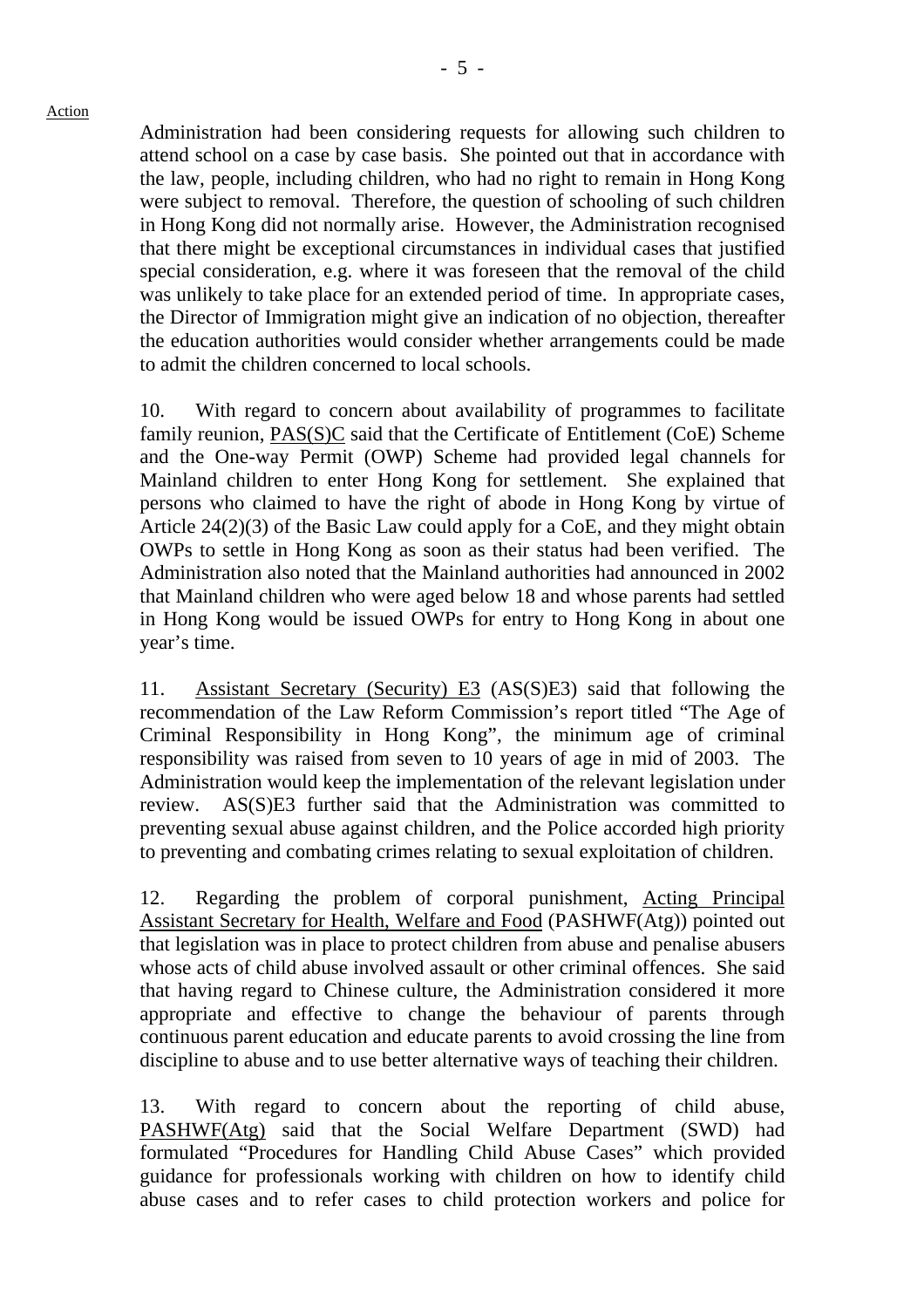investigation and follow-up. The Administration had strengthened services and training relating to the handling and prevention of child abuse and family violence. In addition, SWD had recently launched a new training programme, which included training on basic awareness of family violence for related personnels, risk assessment and intervention skills, as well as advanced skills and refresher training for the professionals.

14. PASHWF(Atg) further said that the Administration reviewed the Comprehensive Social Security Assistance (CSSA) Scheme in December 2005. As the Social Security Assistance Index of Prices in October 2005 had increased by 0.4% over that of 2001-02, the standard rates paid under CSSA and the Disability Allowance had accordingly been increased by 0.4%, and the new rate took effect from 1 February 2006.

15. With regard to the recommendations raised in the area of juvenile justice, Senior Government Counsel (SGC) said that the Administration would consider the recommendation of ensuring the full implementation of juvenile justice standards in Articles 37, 40 and 39 of CRC, and other relevant international standards in this area, as well as the need to provide training on relevant international standards to those responsible for administering juvenile justice.

16. SGC informed members that the Administration would consider the recommendation that the juvenile courts' jurisdiction to hear and determine charges should be extended to cases brought against persons under the age of 18 (under the existing law, it was limited to persons aged below 16). It would also invite the Judiciary to consider the recommendation that cases tried in juvenile courts be heard by magistrates who were "appropriately trained".

17. SGC further said that in ensuring that deprivation of liberty was always used as a last resort, section 109A of the Criminal Procedure Ordinance (Cap 221) already provided that no court would sentence a person of or over the age of 16 and under 21 years of age to imprisonment unless the court was of opinion that no other method of dealing with such person was appropriate, except for an excepted offence. SGC said that Department of Justice (D of J) considered that this should suffice to address the UN Committee's concerns.

18. SGC also pointed out that section 11 of the Juvenile Offenders Ordinance (Cap 226) provided that no child under the age of 14 would be sentenced to imprisonment, and no young person (aged 14 to 15) would be sentenced to imprisonment if he could be suitably dealt with in any other way. SGC said that D of J considered that these provisions would suffice to address the UN Committee's concerns.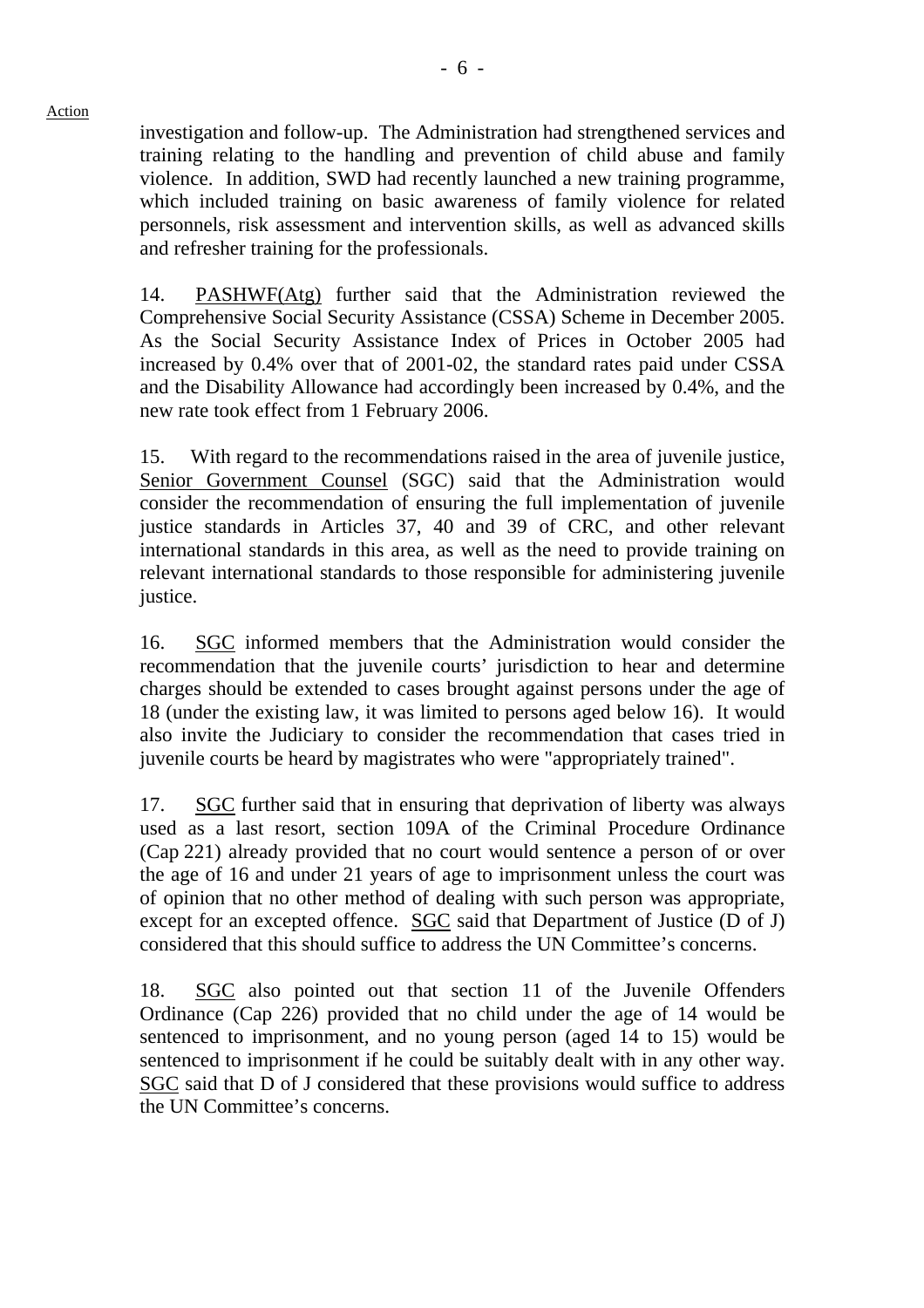#### Issues raised by members

#### *Progress of implementation of CRC*

19. Dr Fernando CHEUNG expressed disappointment at the Administration's response set out in its paper. He criticised the Administration for ignoring many of the concerns and failing to respond positively to the recommendations raised in the concluding observations, e.g. setting up an independent human rights institution with a specific mandate on children's rights, readjusting social welfare schemes as the economy had much improved, prohibiting corporal punishment by legislation, seeking children's views systematically on all policies and programmes affecting them, and tackling the problem of persistence of discrimination against refugee, asylum-seeking and undocumented migrant children, etc. He urged the Administration to keep the Panel abreast of any development with regard to its implementation of the recommendations.

20. PSHA(Atg) said that the Administration had been providing progress reports to the Panel since 2003-04 setting out annual overviews of developments relating to the six treaties which applied to HKSAR and which entailed an obligation to submit periodic reports to the UN Treaty Monitoring Bodies. He undertook that the Administration would cover more details on issues relating to the implementation of CRC in its next progress report.

Admin

Action

#### *Commission on Children*

21. The Deputy Chairman asked whether the Administration considered that children's interests had been compromised under existing arrangements that each policy bureau was responsible for assessing the impact of its policy decisions on children.

22. PSHA(Atg) responded that the Administration was of the view that there were no problems with the present arrangements, as the best interests of children were necessary considerations in all relevant decision-making in Hong Kong. Moreover, should there be any change in policies or launching of a new policy, it had to first be endorsed by the Policy Committee chaired by the Chief Secretary for Administration (CS), and by the Executive Council as well if legislation was considered necessary. PSHA(Atg) pointed out that this mechanism had ensured that policies were well coordinated to cater for children's needs and interests.

23. Miss CHOY So-yuk requested the Administration to explain the existing mechanism which ensured that the best interests of the children were necessary considerations in all relevant decision-making. PSHA(Atg) responded that before making any policy decisions on matters affecting children, the Administration would widely consult the views of children and stakeholders through various channels and take into account their views. In addition, the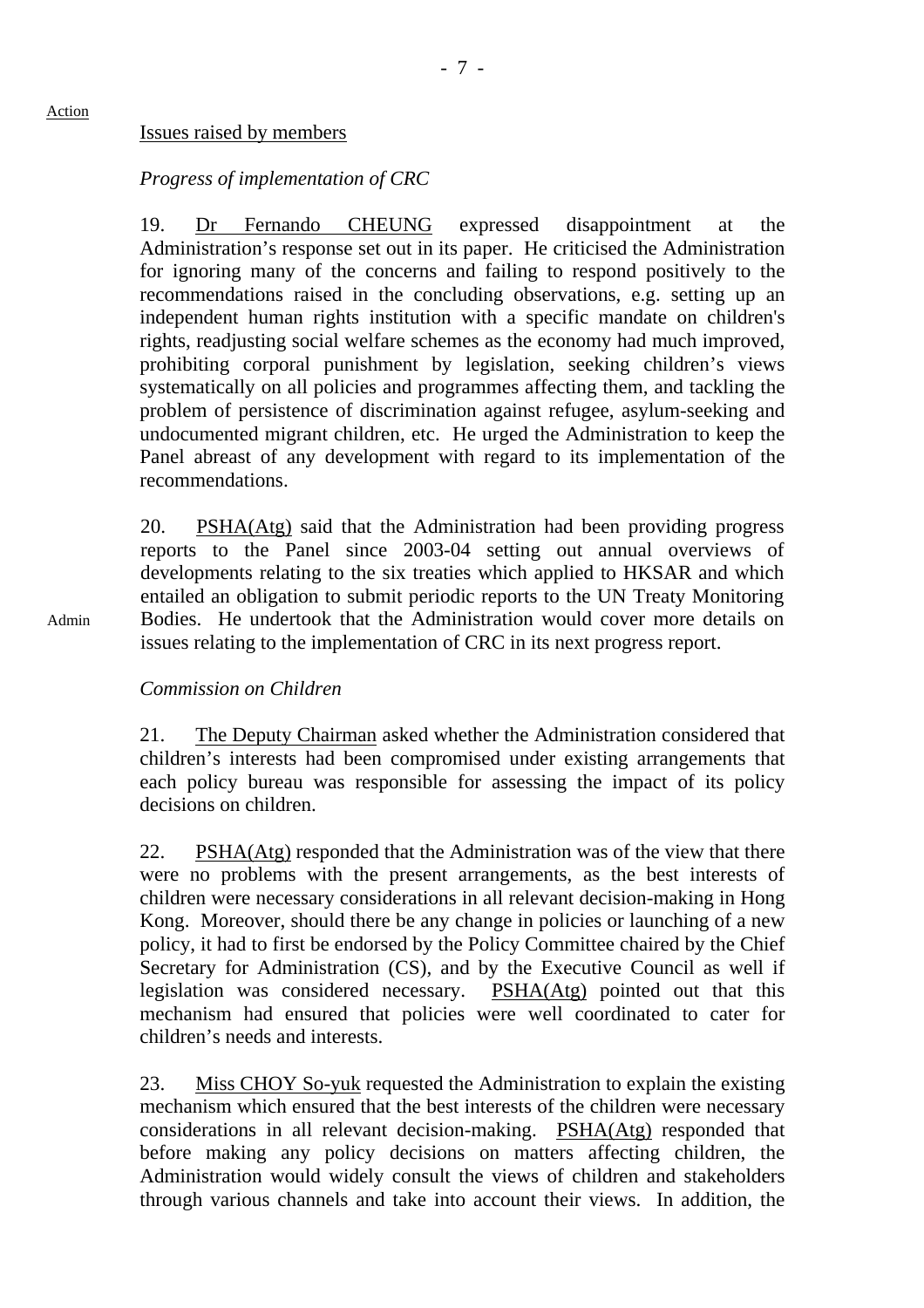existing mechanism which required all policy proposals to include an assessment on human rights implications had served the purpose of ensuring that children's interests were one of the considerations, since children's rights were amongst the various types of human rights.

24. Miss CHOY So-yuk shared the concern raised by UNCRC about the lack of channels to systematically collect children's views on policies or programmes affecting them, such as those relating to the problems of pregnancy among children/youth and of high drop-out rates in schools.

25. PSHA(Atg) said that children could voice out their views through the established mechanism. In addition to COY which was targeted at persons aged between 15 and 24, the Administration had been sponsoring NGOs of children's rights to organise programmes, e.g. the Child Ambassadors scheme and Children's Council to gauge children's views on various issues relating to their rights. The recently established Children's Rights Forum also provided opportunities for exchanges of views between Government representatives and children's representatives.

26. Dr Fernando CHEUNG said that many NGOs of children's rights considered that there was retrogression in many areas in the protection of children's rights and pressed for the establishment of a Commission on Children to protect and monitor children's rights. He asked the Administration to provide a timetable for the establishment of an independent human rights institution as proposed by UNCRC. Ms Audrey EU also considered that it was almost a consensus of the society that a Commission on Children should be set up. She expressed a strong view that the Administration should do so for the promotion and protection of children's rights. Mr Albert HO echoed the views of Dr CHEUNG and Ms EU. He pointed out that existing arrangements under which the Home Affairs Bureau (HAB) assumed only a coordinating role in human rights issues could not ensure effective implementation of CRC.

27. Ms Emily LAU requested the Administration to respond to the following views expressed by Against Child Abuse in its submission [LC Paper No.  $CB(2)1065/05-06(01)$ ] –

- (a) UNCRC had not accepted the explanation given by the HKSAR delegation as to why there was no need for HKSAR to adopt the recommendation of UNCRC that legislation and policy-making should take a holistic and comprehensive approach to implementing CRC;
- (b) the Administration should not take advantage of the overlap in the defined ages of the adolescent and of the child and simply change Commission on Youth (COY) into a Commission on Children and Youth; and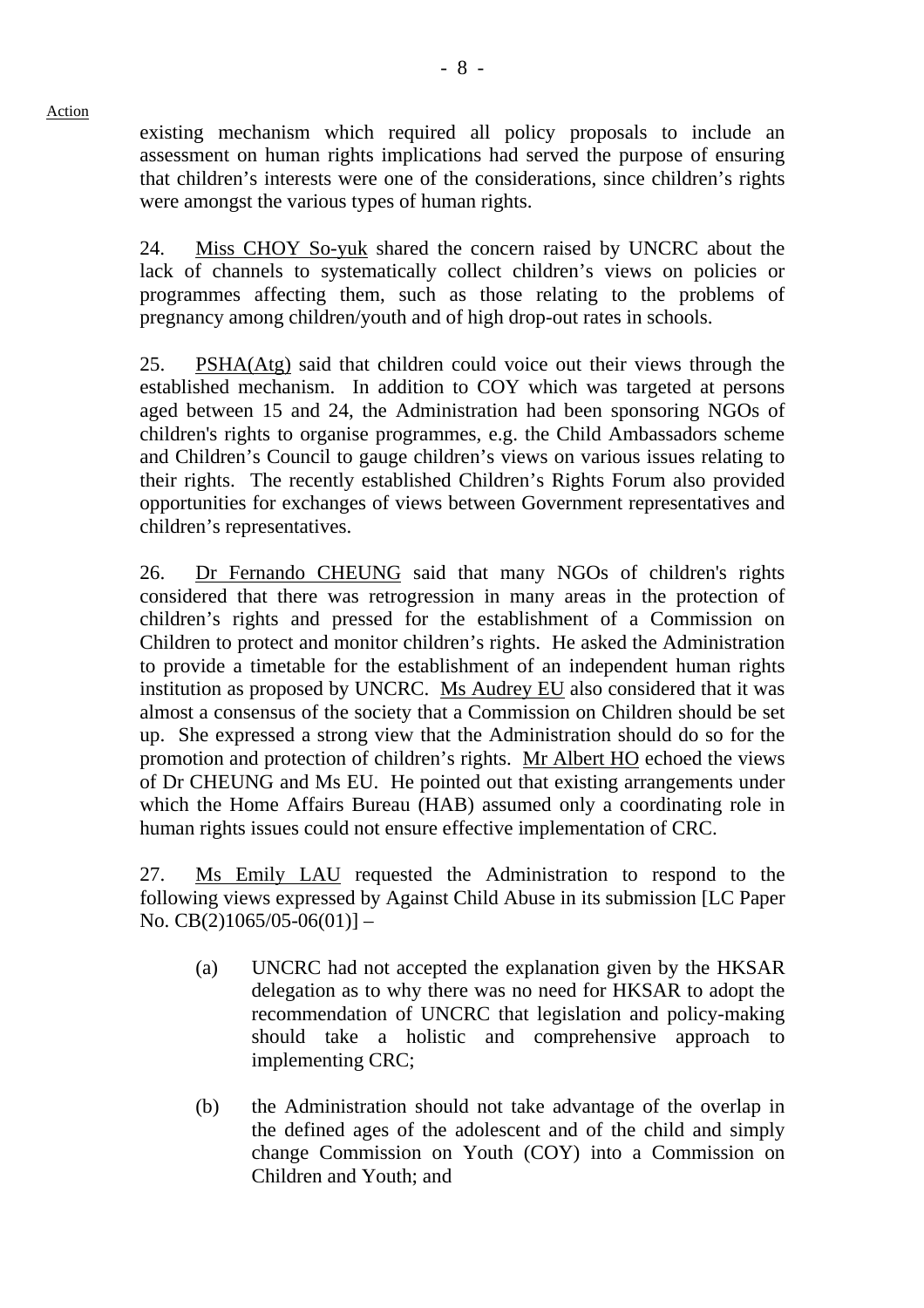(c) a Commission on Children should be set up which would be responsible for monitoring the implementation of CRC, and compiling reports on the implementation which should include a comprehensive assessment on the impact of policy decisions of all bureaux on children.

28. PSHA(Atg) responded that there were calls for the Government to set up a Commission on Children modelled on the Women's Commission and COY, and also calls for the Government to appoint a Commissioner for Children. He explained that the Administration might consider whether it should be setting up a Commission on Children or changing COY into a Commission on Children and Youth, since there was some overlap in the defined ages of the youth and of the child. He pointed out that the Administration might also consider whether it should be assigning a policy secretary to take up the new position of the Commissioner for Children, if created, in addition to his existing responsibilities, or setting up a new office, headed by a senior Government official, under the Office of the Chief Executive, the Office of CS, HAB or any other bureau. He said that HAB was discussing with the chairman of COY, related organisations and other policy bureaux the course of action that should be taken to follow up the recommendation. He added that as the Administration was still considering the matter, it could not provide a timetable at the present stage.

29. Dr Fernando CHEUNG and Ms Emily LAU, however, pointed out that what UNCRC advocated for was an independent human rights institution which should be established in accordance with the Paris Principles. Dr CHEUNG pointed out that the defined age of the child and that of the adolescent only overlapped between the ages of 15 to 18 and there were fundamental differences in their needs.

30. PSHA(Atg) responded that the Administration respected the Paris Principles and had conformed with the Principles as far as possible in setting up institutions for the promotion and protection of human rights. He, however, added that it might not be technically feasible at the present stage for the proposed institution, if established, to be independent of the Government.

31. Ms Emily LAU highlighted that what UNCRC had recommended was the establishment of an independent human rights institution which included a clear mandate for the monitoring of children's rights and the implementation of CRC and it should be set up in accordance with the Paris Principles. Moreover, it should have a mandate to receive, investigate and address complaints from the public including individual children, and it could be a specialised branch of the Office of The Ombudsman. She considered that the Administration should not waste time exploring the option of setting up a mechanism within the Government for monitoring of children's rights and the implementation of CRC, as this would fall far short of the expectation of the community. She further said that since an internal review of The Ombudsman Ordinance was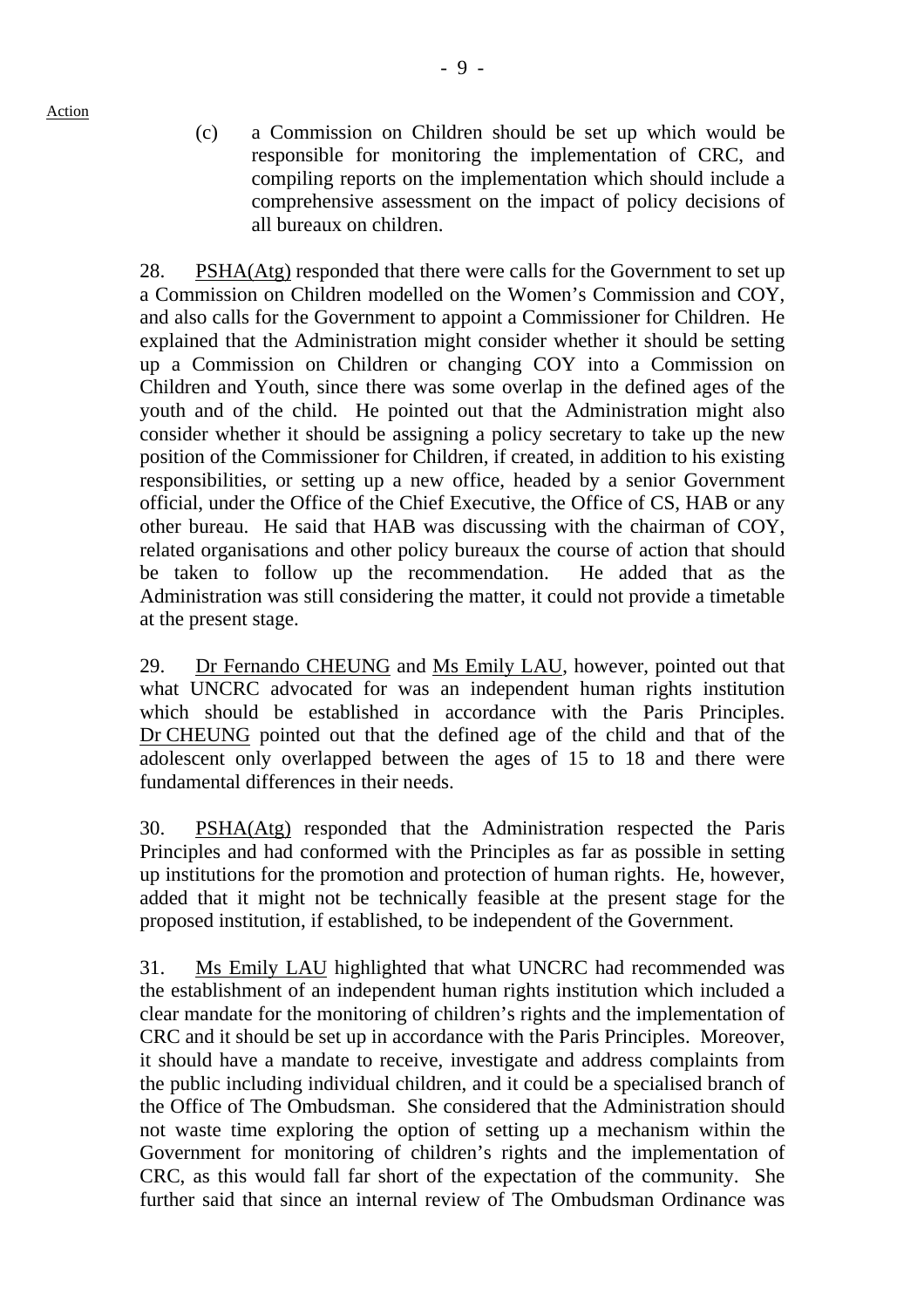Admin

underway, the Administration should take up the recommendation of UNCRC with The Ombudsman.

32. PSHA(Atg) informed members that the Administration had held initial discussion with The Ombudsman on whether the remit of The Ombudsman should be extended to assume the role of the Commissioner for Human Rights or the Commissioner for Children. The issue would be included in the current review of The Ombudsman Ordinance. He said that the Administration would further consider how to take the matter forward in the light of the findings of the review.

33. Mr Albert HO, however, pointed out that the powers and remit of The Ombudsman were mainly investigation of complaints of maladministration against government departments, and complaints about policies in contravention of provisions of CRC would not fall under the remit of The Ombudsman. He remained of the view that effective implementation of CRC could only be ensured by establishing the human rights institution and devising a comprehensive Plan of Action as recommended by UNCRC.

34. PSHA(Atg) confirmed that the Administration was considering in collaboration with The Ombudsman whether the powers and remit of The Ombudsman should include handling complaints about whether the implementation of policies by any policy bureau/department had contravened CRC. PSHA(Atg) undertook that the Administration would report to this Panel on the development of the discussion before the end of the current legislative session.

*Coordination and a National Plan of Action* 

35. Dr Fernando CHEUNG sought the Administration's response to the concern expressed by UNCRC about the lack of a comprehensive Plan of Action for the implementation of the Convention in HKSAR and that the coordination of existing programmes and policies in HKSAR was rather sectoral and fragmented. Mr Albert HO considered that the Administration should demonstrate its determination to implement CRC by, at least, issuing a Plan of Action for the implementation of the Convention in HKSAR once a year or once every two years.

36. PSHA(Atg) said that HAB did not see much difficulty in working out an overall Plan of Action by requesting individual bureaux to provide such a Plan concerning their respective policy areas. However, it was considered more useful if the Plan of Action was to be drawn up by the new Commission on Children or the Commissioner for Children, after it had come into existence and had considered the views of stakeholders through public consultation.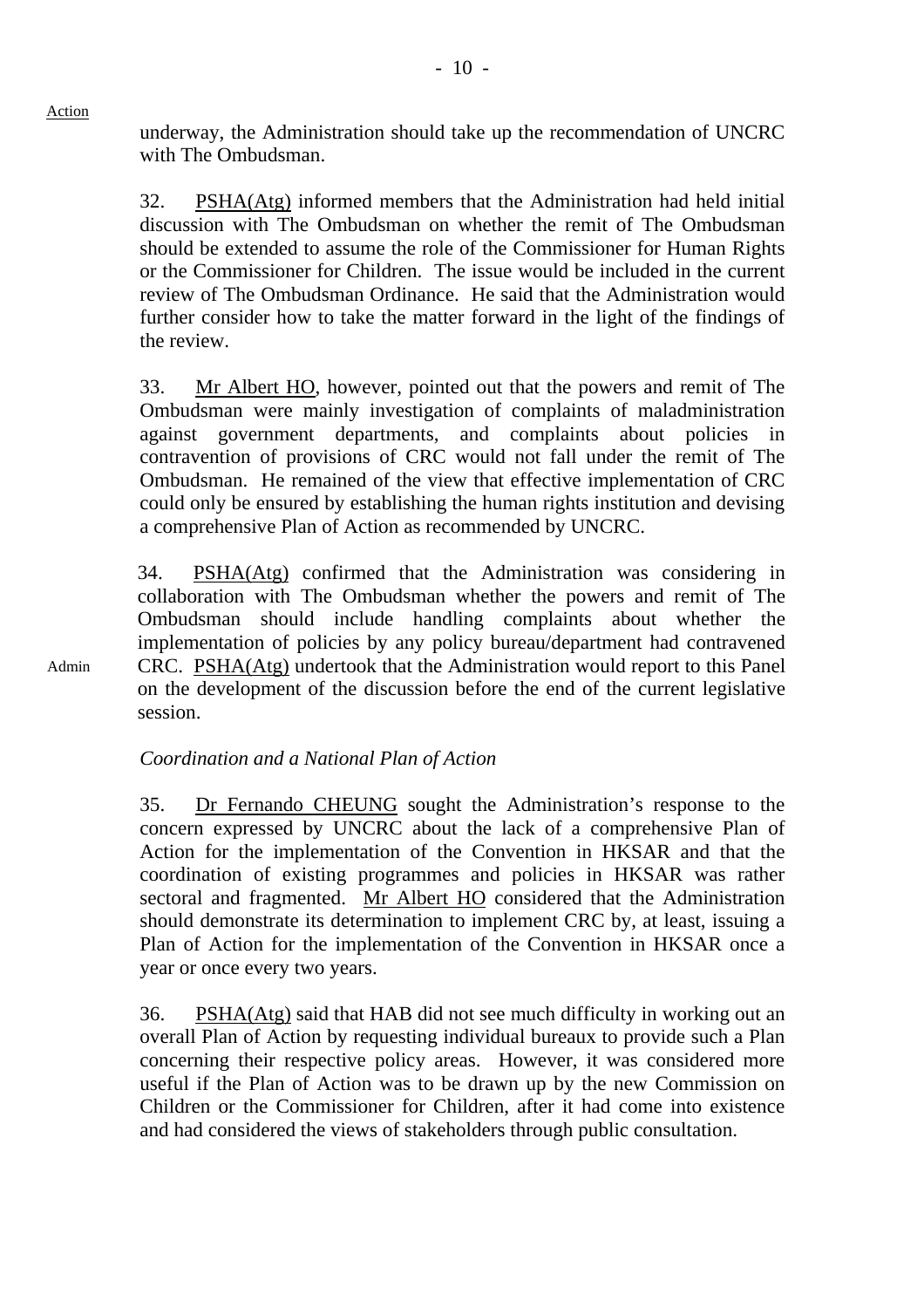## *Education for children who had no right to remain in Hong Kong*

37. Ms Audrey EU said that access to education was a basic right of children. She expressed a strong view that EMB should give an undertaking that for children pending arrangements for their removal, they should be guaranteed access to education in Hong Kong irrespective of the duration of their stay. She considered that the current arrangements as explained by the Administration in paragraph 9 were unacceptable. The Chairman requested the Administration to take note of Ms EU's views.

## *Children in poverty*

Action

Admin

38. Ms Emily LAU expressed grave concern about the substantial increase in the number of children aged below 15 on CSSA from 19 000 in 1993 to 118 000 in 2003. She asked whether the Administration had mapped out strategies to address the problem. She also urged the Administration to follow up the concern expressed by UNCRC that insufficient resources were allocated to reduce poverty.

39. PASHWF(Atg) responded that Government resources provided for programmes and services for the development of children and the youth, including provision of childcare service and support, and various student financial assistance schemes, had amounted to about \$60 billion for the financial year 2004-05, of which about \$15 billion was specifically reserved for children and the youth from disadvantaged families. In addition, relevant bureaux and departments had redeployed existing resources and allocated additional resources to strengthen assistance to these groups at central and community levels. PASHWF(Atg) further said that the Commission on Poverty had set up a Task Force on Children and Youth which focused on three major areas: studying the causes of intergenerational poverty, improving the interface between existing policies, and implementing projects to build social capital in the younger generation.

## *Immigration from Mainland China for family reunion*

40. The Deputy Chairman asked about the Administration's policy to facilitate reunion of children on the Mainland with their parents.

41. PAS(S)C responded that the OWP Scheme was basically a family reunion programme. She said that although the OWP Scheme was under the Mainland authorities' purview, the Administration had been exchanging views with them on the Scheme and improvements had been made to the Scheme to facilitate family reunion. She said that in order to expedite entry for family reunion, the Mainland authorities had announced in 2003 that once the Mainland spouses were issued OWPs, they could bring with them all their children aged below 18 (previously only one child aged below 14 was allowed) to go to Hong Kong for settlement. Furthermore, applications from children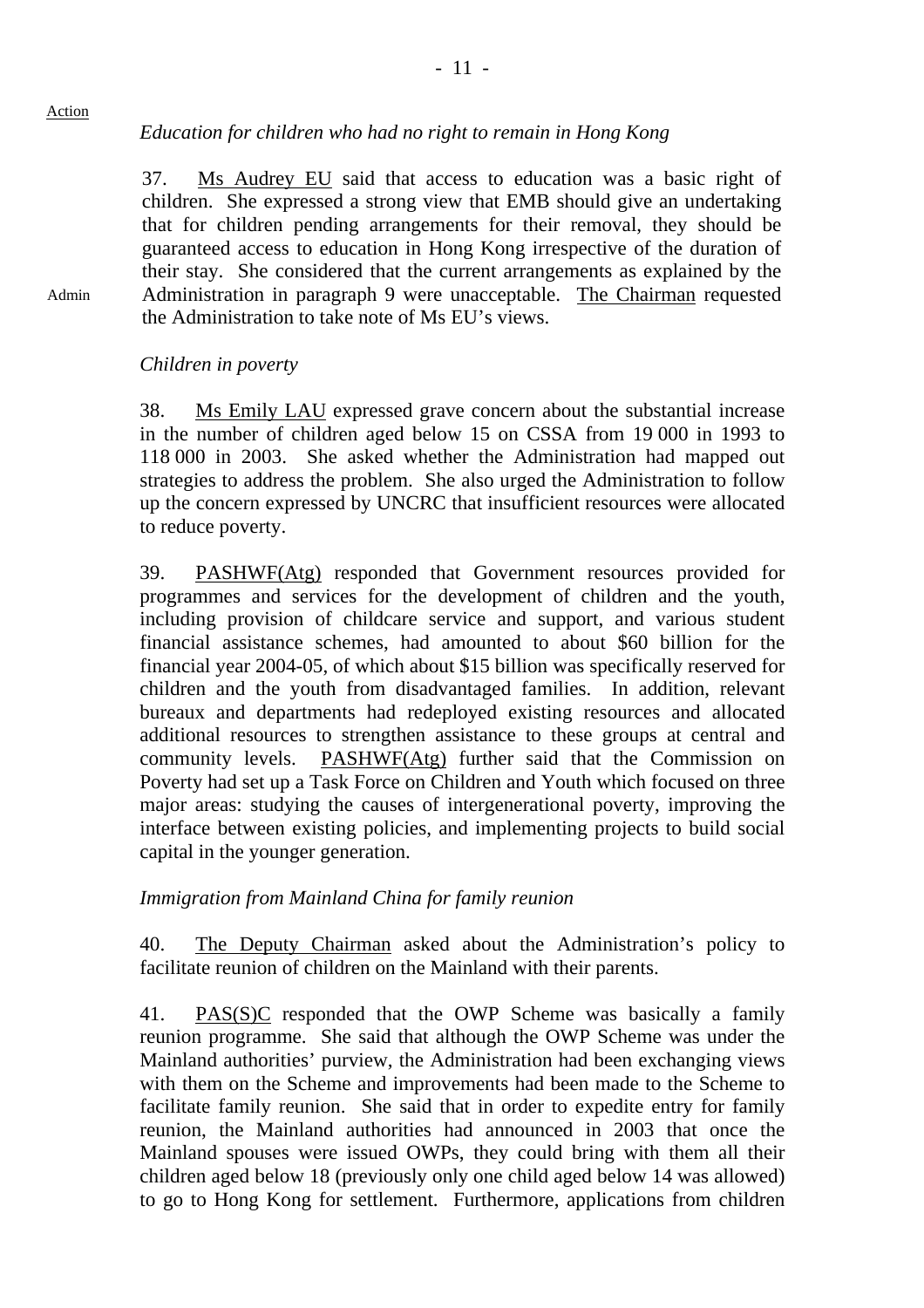aged below 18 whose parents were settled in Hong Kong in general were approved expeditiously. PAS(S)C added that as regards children who were eligible for CoE, they might obtain an OWP to enter Hong Kong for settlement as soon as their eligibility was confirmed.

## *Policy to preserve and strengthen the family*

42. Mr Albert HO pointed out that the Administration had failed to attach importance to the need for preserving and strengthening the family as a unit, and this was reflected in the policy of the seven years' residence requirement to social security benefits. He said that the Administration failed to appreciate the fact that children were also members who made up a family. Therefore, CSSA children would suffer from this requirement in case their parents who were not eligible for CSSA due to this requirement had to rely on the CSSA payment of these children for a living.

43. Mr HO further said that as far as cases of family violence and child abuse were concerned, the Administration's efforts in child protection were inadequate if it failed to take measures to strengthen the protection of their family members. He suggested that the Administration should require on a mandatory basis related professionals including teachers and social workers to report suspected cases of family violence and child abuse to the Police to allow early identification and prevention of such cases.

## *Juvenile justice*

44. Mr Albert HO expressed concern that if the offenders in cases included both persons who were under the age of 18 and adults, these young offenders would have to stand trial together with other adult offenders in court, even if there was only one adult offender. Mr HO considered that such arrangements were unfair to the young offenders involved as these offenders were aged even below 16 in some cases. He stressed that young offenders had the right to have their cases heard in juvenile courts and the present arrangements should be reviewed as soon as possible. SGC undertook that he would convey Mr HO's concern to the Prosecutions Division of D of J for consideration and provide a written response to the Panel later.

## **V. Proposed race discrimination legislation**

[LC Paper Nos. CB(2)1003/05-06(01), CB(2)1011/05-06(03), CB(2)1065/05-06(02), CB(2)1077/05-06(01) & (02) and CB(2)1091/05- 06(02)]

## Assessing the need for legislation

45. Referring to paragraph 15 of the background brief prepared by the LegCo Secretariat [LC Paper No. CB(2)1011/05-06(03)], the Deputy Chairman

Admin

Action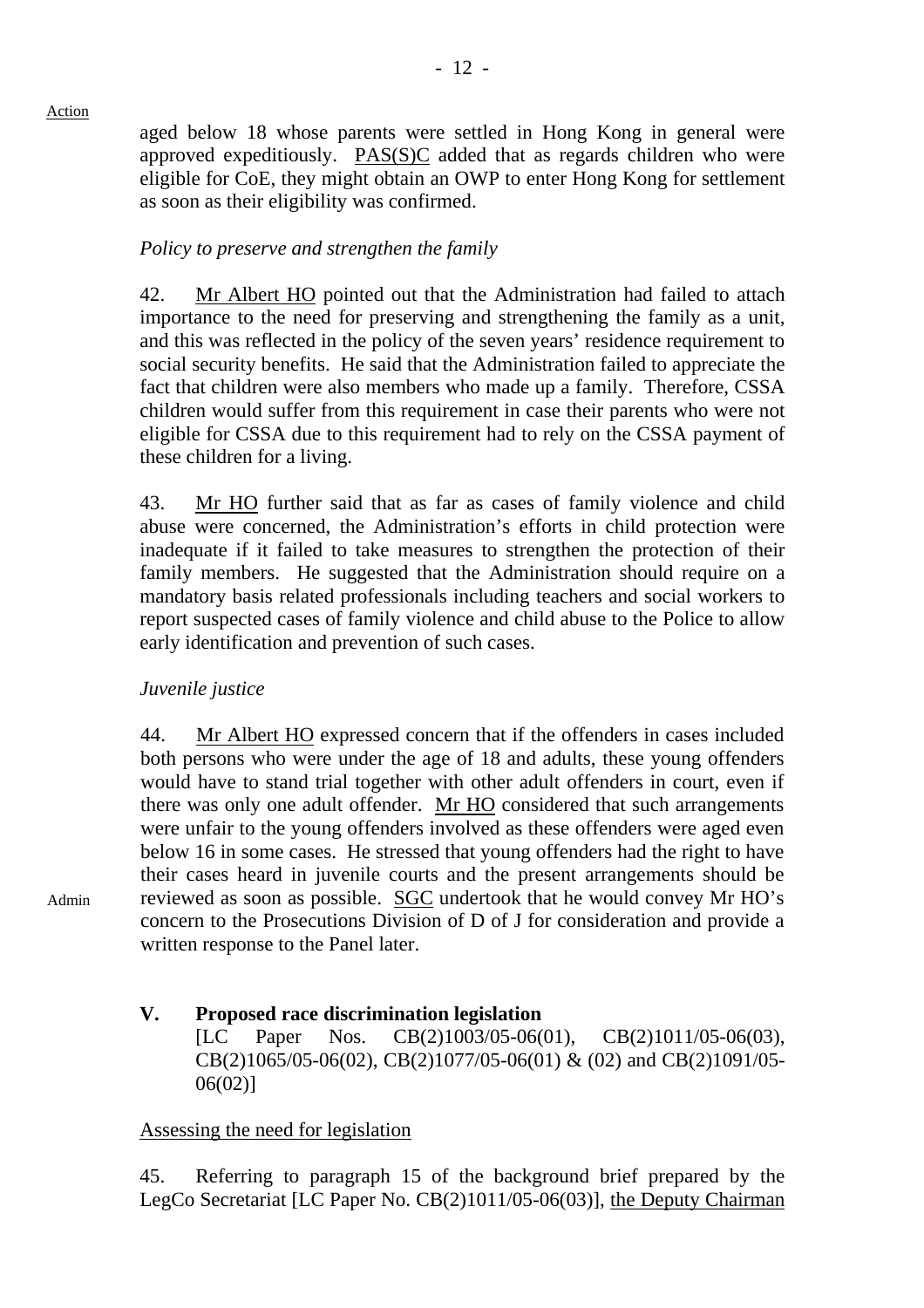requested the Administration to elaborate its view that the need to legislate against racial discrimination was not determined simply based on the results of opinion surveys.

Action

46. PSHA(Atg) responded that while the Administration agreed that it should not decide on the need to introduce any legislation merely based on the results of opinion surveys, the implementation of any legislation would not be successful without the support of the public and the legislature. He said that the Administration had been proactive in promoting the concept of equal opportunities. It was pleased to note that the public attitudes had significantly changed in the past decade, as results of the latest public consultation exercise had found that most of the respondents considered that there was a need for legislation against racial discrimination.

## Exclusion of discrimination experienced by new arrivals from the Mainland from the scope of the Bill

47. Referring to paragraph 24 of the background brief prepared by the LegCo Secretariat the Deputy Chairman requested the Administration to explain why the Race Discrimination Bill (the Bill), if drafted in such a way that it also covered discrimination against new arrivals from the Mainland, would violate its original legislative intent. PSHA(Atg) explained that the Bill would include race, colour, descent and national or ethnic origin as prohibited grounds of discrimination. Hence, discrimination against new arrivals from the Mainland by local Chinese could not be regarded as a form of racial discrimination but a form of social discrimination. He further explained that inclusion of discrimination against new arrivals from the Mainland within the scope of the Bill would mean giving additional protection to them.

48. Ms Audrey EU considered that the Administration should not exclude new arrivals from the Mainland from the protection of the Bill merely due to technical problems. She pointed out that discrimination against the new arrivals from the Mainland was prevalent in Hong Kong especially in the provision of goods and services, and the Administration had in the past acknowledged that new arrivals from the Mainland were among its target group of protection in its anti-discrimination work. She suggested that the Administration could state in the Bill that it covered discrimination against new arrivals who had resided in Hong Kong for a certain period of time.

49. PSHA(Atg) pointed out that at present, discrimination laws in Hong Kong specifically included sex, disability and family status as prohibited grounds of discrimination. He explained that the approach of the proposed legislation was consistent with that of other discrimination laws, and the proposed legislation would apply to a person only if the person suffered from discrimination on the prohibited grounds as specified in the Bill. He said that a similar approach was adopted in the United Kingdom (UK) and Australia for their respective discrimination laws. He further said that the Administration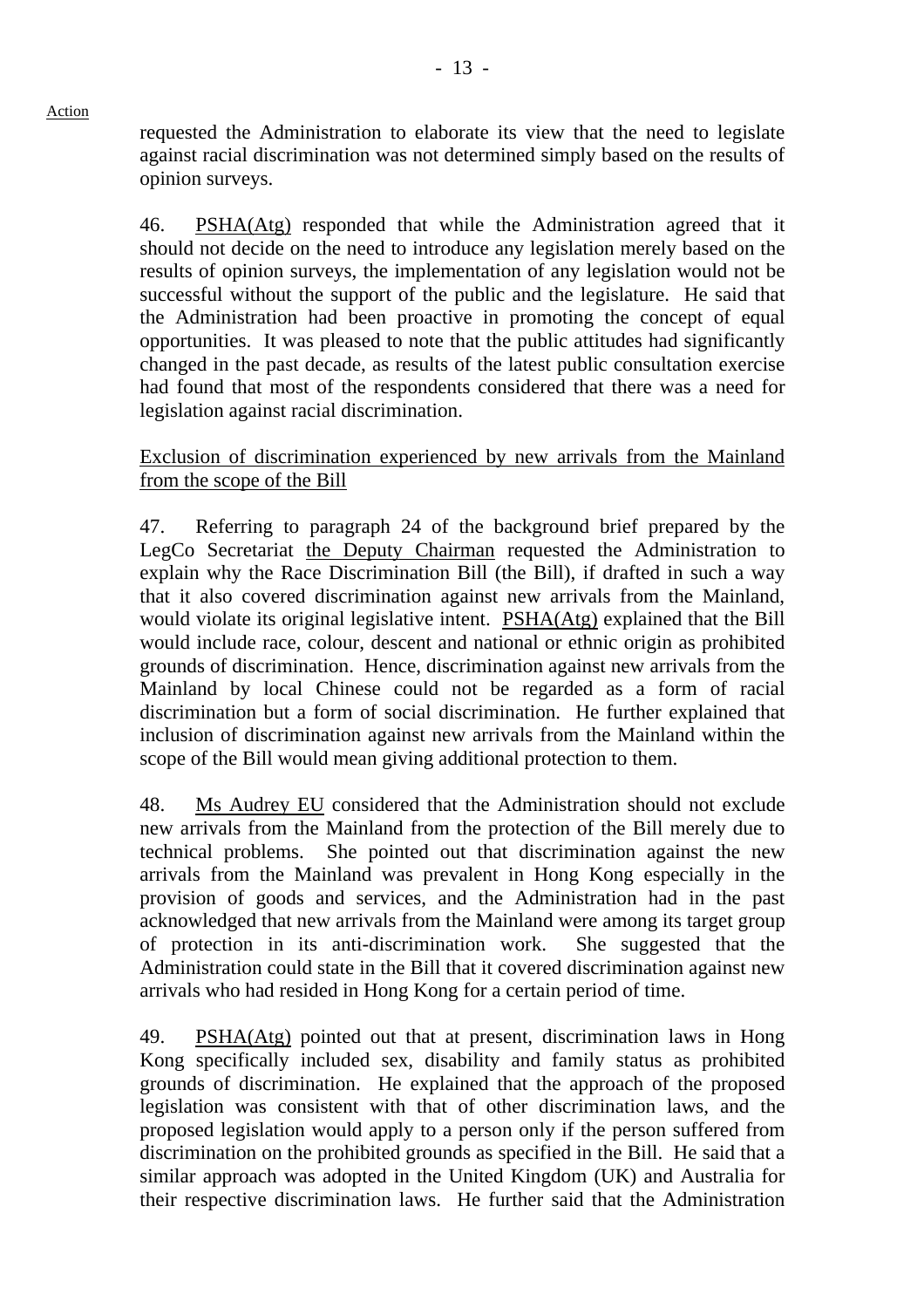considered that discrimination against new arrivals from the Mainland by people of the same Chinese race in Hong Kong could not be regarded as racial discrimination, and whether or not such discrimination should be prohibited by legislation should be debated by the public.

50. Ms Audrey EU said that as the Administration had admitted the existence of discrimination against new arrivals from the Mainland in Hong Kong, it should not refuse to extend the scope of the Bill to cover such discrimination simply because of technical problems. She said that the law was a tool to solve problems, and the Administration should not refuse to protect these new arrivals simply because of problems with the definition. PSHA(Atg) reiterated that if the Administration drafted the Bill in such a way that it also covered discrimination against new arrivals from the Mainland, the Bill so drafted would violate the original legislative intent of prohibiting racial discrimination in Hong Kong, as it would be queried why new arrivals should be given additional protection just because they were people of the Chinese race, and whether people of other races, who were not given the same favourable treatment, were being discriminated against.

51. Miss CHAN Yuen-han suggested that the Administration should make reference to the Mainland's related policies on ethnicities and devise measures to tackle the problem of discrimination against new arrivals from the Mainland.

52. PSHA(Atg) said that some people considered that before the new arrivals from the Mainland could assimilate into the Hong Kong society, the Administration should introduce legislation to prohibit discrimination against the new arrivals in order to protect these people. The Administration's position, however, was that it had to further study whether such discrimination was so serious that it warranted prohibition by legislation. He pointed out that there were some other people who considered that since the new arrivals from the Mainland were ethnic Chinese and Chinese-speaking, in time they would be able to adapt to the Hong Kong society and assimilate. They also considered that introducing legislation to provide special protection to the new arrivals would only affect their assimilation into the Hong Kong society.

53. Mr LEE Cheuk-yan said that he was dismayed to hear that prohibiting discrimination against new arrivals from the Mainland would result in discrimination against other people. He asked whether during the public consultation exercise, the majority of respondents had supported or opposed enacting legislation to prohibit discrimination against new arrivals from the Mainland. Mr Albert CHAN said that the proposed legislation would have a serious loophole if it failed to address the prevailing problem of discrimination against the new arrivals from the Mainland merely due to the problem of definition. He considered that the Administration should not evade addressing the problem even though significant economic implications were expected if new arrivals from the Mainland were included within the scope of protection of the Bill. Mr LEE and Mr CHAN suggested that the Bill could be changed to be

Action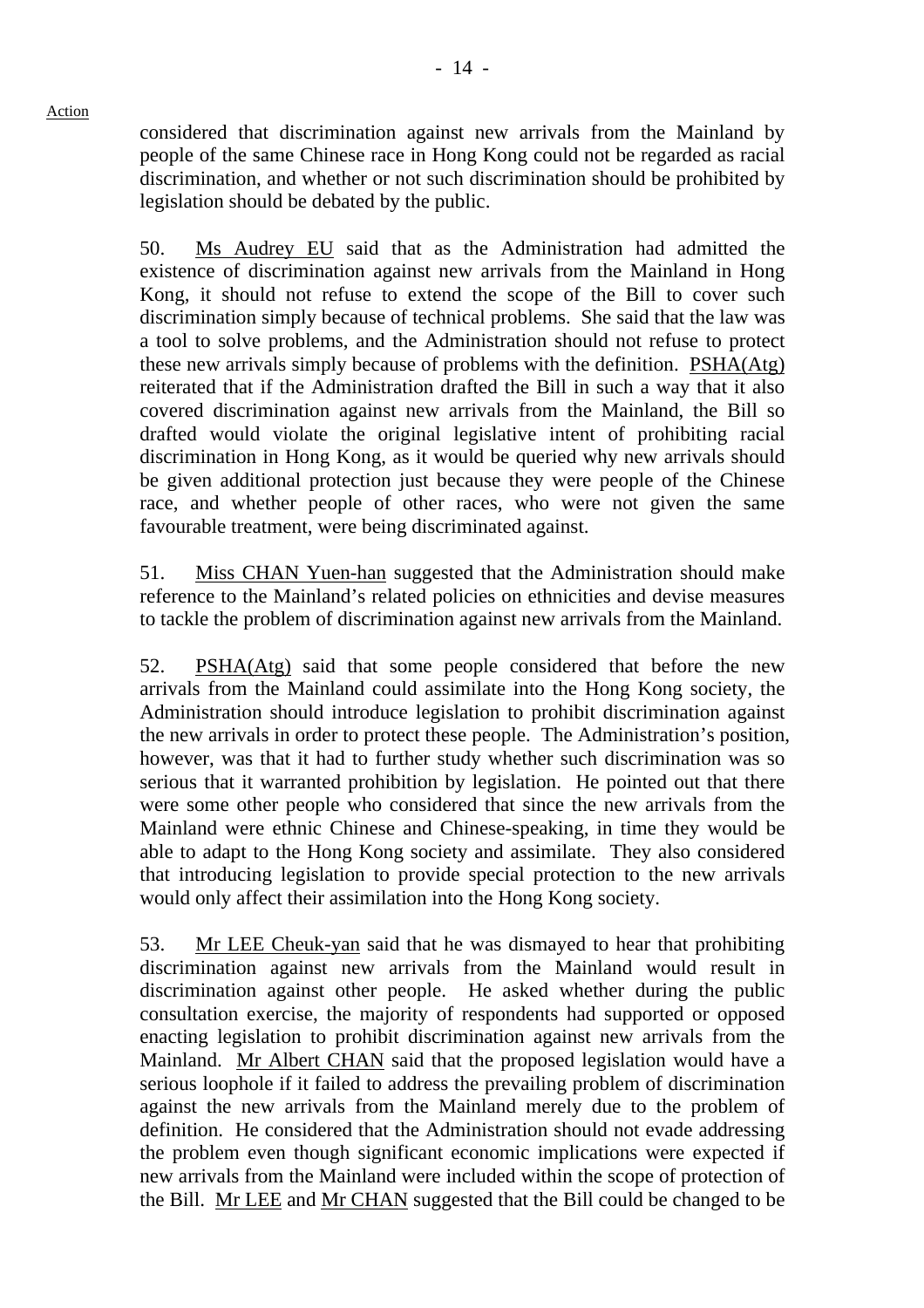the "Race Discrimination and Discrimination against New Arrivals from the Mainland Bill".

54. PSHA(Atg) responded that the proposed legislation would be selfcontradictory if it gave people of a particular race more favourable treatment than others. The Administration was of the view that discrimination against the new arrivals from the Mainland was social discrimination. Although such discrimination was unacceptable, it would be inappropriate to cover such social discrimination within the scope of the Bill which sought to prohibit discrimination on the ground of race. He also clarified that the scope of the relevant public consultation document only covered proposed legislation to prohibit discrimination against persons or groups on the ground of race.

55. Miss CHOY So-yuk said that she appreciated the rationale given by the Administration for being unable to cover discrimination experienced by the new arrivals from the Mainland within the scope of the Bill and she accepted the exclusion of them from coverage of the Bill. She, however, urged the Administration to review the need for enacting legislation to prohibit discrimination against the new arrivals from the Mainland as soon as possible and provide a timetable for the review.

56. PSHA(Atg) responded that the Administration intended to commence a study on the need for enacting legislation to prohibit discrimination against the new arrivals from the Mainland, including to conduct a public consultation exercise, after enactment of the Bill.

57. In response to Mr LEE Cheuk-yan and Ms Emily LAU, PSHA(Atg) said that some bureaux including EMB had raised various concerns and questions about the Bill. It was the Administration's plan to introduce the Bill into the Legislative Council by June 2006.

58. Mr Albert HO requested to put on record that the Democratic Party supported extending the scope of the Bill to cover discrimination against the new arrivals from the Mainland.

## Meaning of race

59. Mr Patrick LAU and Mr Albert HO requested the Administration to explain the meaning of race. PSHA(Atg) responded that the Bill would include race, colour, descent and national or ethnic origin as prohibited grounds. He said that there were many cases relating to the interpretation of the meaning of race in other common law jurisdictions. He said that the Chinese, the Japanese, the French and British people were examples of different races; blacks and whites were examples of different colour; and different castes within the caste system in Hinduism were examples of different descent. PSHA(Atg) further said that there were 56 ethnic groups in China, and Han Chinese was the largest one. An example of discrimination on the ground of national origin was a Han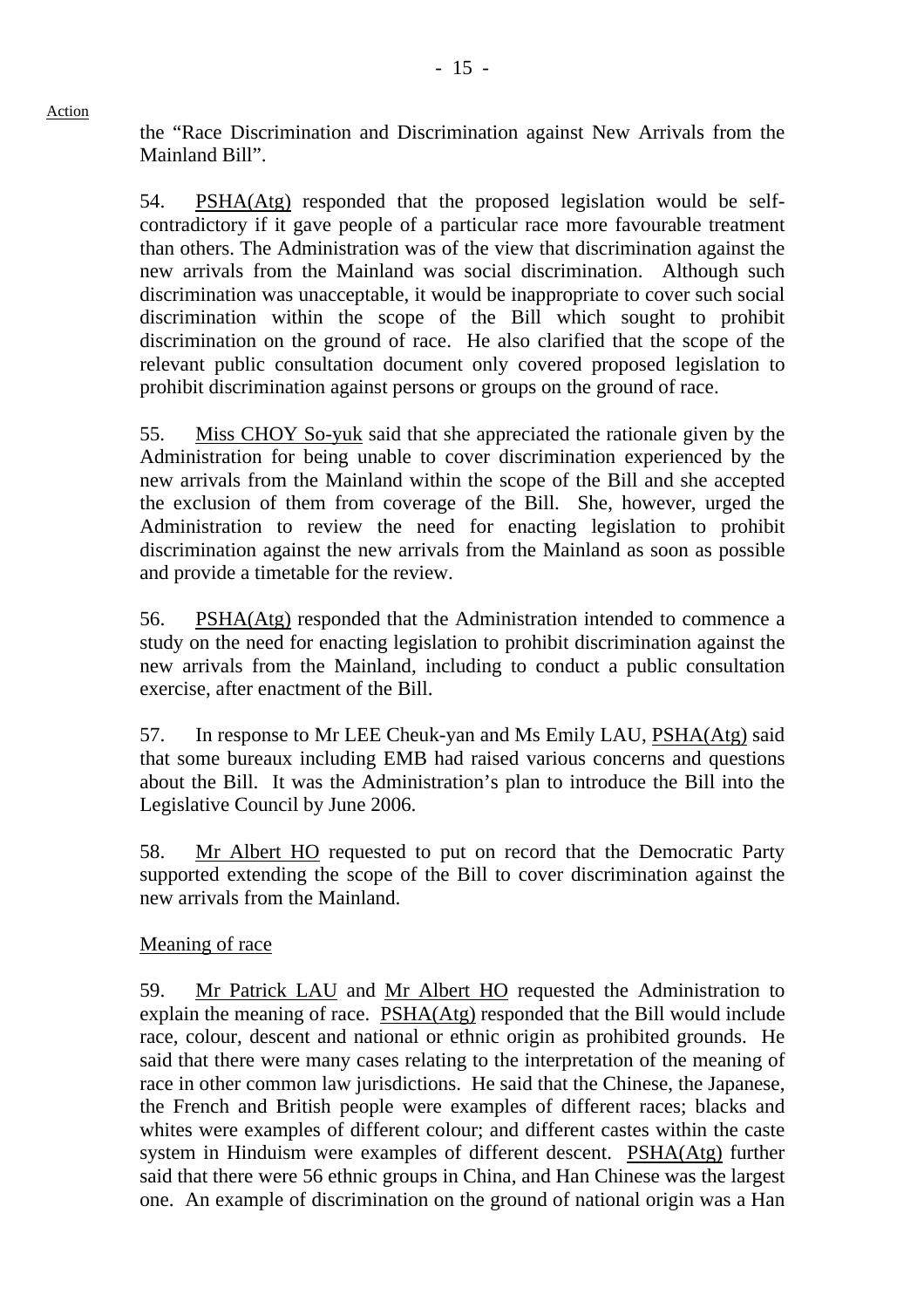Chinese discriminating against a Manchu or a Mongolian, and such discrimination would be regarded as racial discrimination after enactment of the Bill. PSHA(Atg) explained that Jews could belong to different races and had different skin colour. They were people who were distinguished by their ethnic origin, and there were four criteria defining the meaning of ethnic origin. He added that discrimination against new arrivals from the Mainland by local Chinese could not be regarded as discrimination on any of these prohibited grounds.

60. The Chairman asked the Administration to confirm that on the basis of the Administration's explanation, if a new arrival from the Mainland who was a Manchu or a Mongolian was discriminated against by a Han Chinese in Hong Kong, whether such discrimination would be regarded as racial discrimination under the Bill. PSHA(Atg) said that the interpretation was correct.

61. Mr Albert HO queried why the Bill would include colour as one of the prohibited grounds as a person's colour only meant differences in outlook. PSHA(Atg) explained that there had been a case in an overseas jurisdiction in which some blacks had discriminated against other blacks who had lighter skin colour.

62. In response to further enquiries made by Mr Albert HO about the application of the Bill, PSHA(Atg) confirmed that if a person was discriminated against by local Chinese in the area of employment because of his non-Chinese family name and his mixed descent, even though he spoke fluent Chinese and looked like a Chinese, such discrimination would be regarded as discrimination on the ground of ethnic origin and would be covered by the Bill. He further confirmed that discrimination against people from some of the autonomous regions in the Mainland, e.g. around Xin Jiang, who had different features in appearance from the Chinese and spoke a different language and had different attire, by local Chinese in Hong Kong would also be regarded as discrimination on the ground of national origin under the Bill.

## Exceptions

63. Dr Fernando CHEUNG expressed dissatisfaction with some proposed exceptions from relevant provisions of the Bill. He made the following points –

(a) the proposal that the Bill would not affect any immigration legislation governing entry into, stay in and departure from Hong Kong, or the application of any such legislation would mean allowing the continuation of the two-week rule which had been criticised as a form of discrimination against the overseas domestic helpers;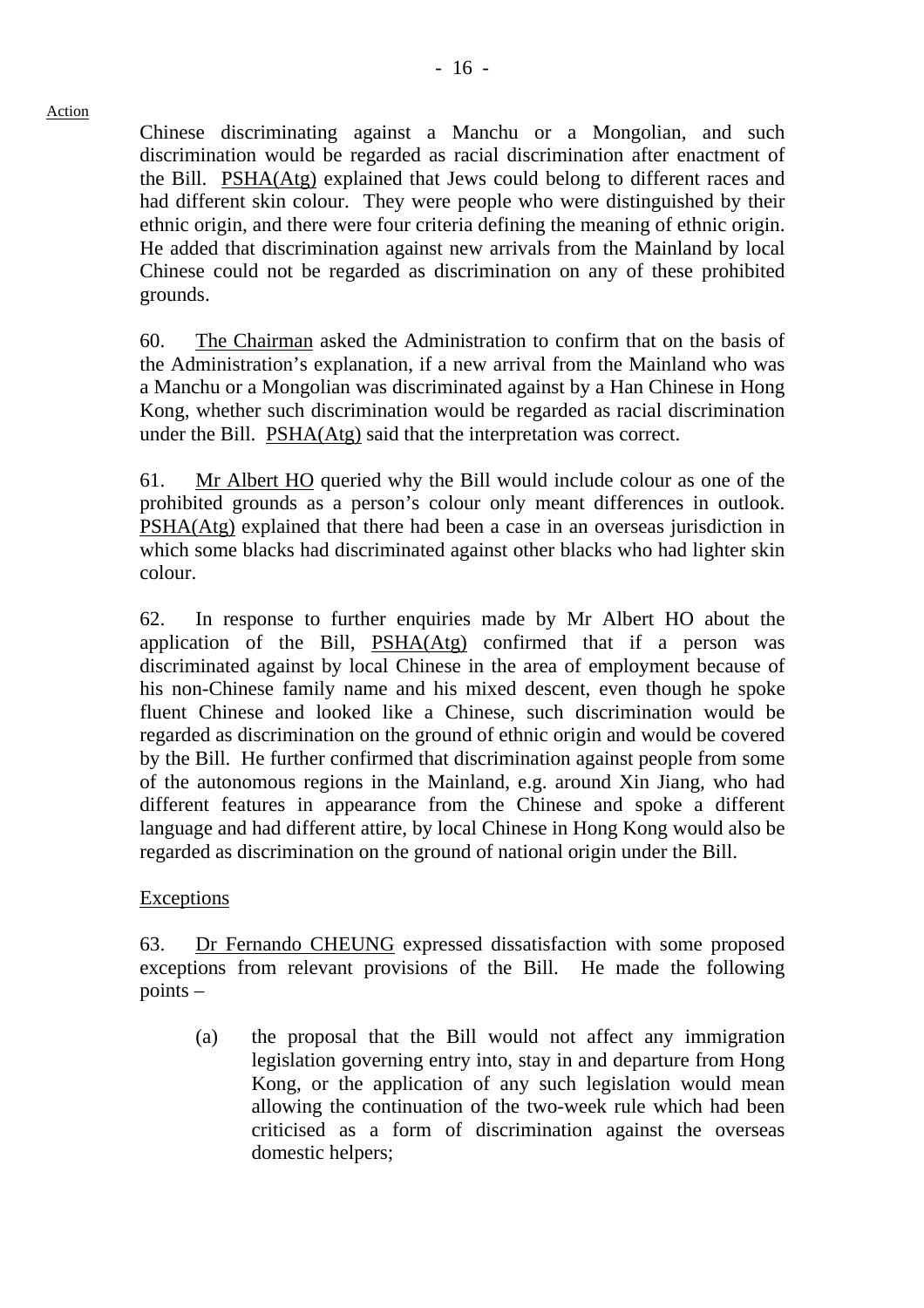- (b) the proposal for an exception to be made under the Bill for differential treatment between existing employees on local terms of employment on the one hand and existing employees on the overseas terms on the other hand would mean allowing continuation of discrimination against local people in favour of expatriates insofar terms of employment were concerned;
- (c) the proposal that an exception would be provided where being of a particular racial group was a genuine occupational qualification for a job for reason of authenticity working in a place providing food or drink for consumption in a particular setting would give employers of certain types of restaurants the excuse not to hire members of ethnic minorities to work in their restaurants:
- (d) he failed to see the justification for the exception proposed for voluntary bodies which restricted membership to persons of a particular racial group; and
- (e) he failed to see the justification to provide a grace period of three years for an employer with not more than five employees.

64. PSHA(Atg) responded that the exception relating to immigration legislation was proposed for effective border control. He pointed out that the Hong Kong Bill of Rights had also provided for exception for immigration legislation and many overseas jurisdictions had done the same out of the same considerations. PSHA(Atg) further explained that there were operational needs for transnational corporations to employ expatriates from overseas and these corporations might need to offer special allowances to attract expatriates to come to work in Hong Kong. He added that the proposed length of grace period was consistent with that provided for under existing discrimination laws of Hong Kong.

65. Dr CHEUNG expressed dissatisfaction with the Administration's explanation. He pointed out that some of the proposed exceptions would mean allowing the continuation of unfairness created by differences in the treatment between expatriates and local employees, and between overseas domestic helpers and their local counterparts.

66. Ms Emily LAU also expressed concern about the proposed exception for immigration legislation. She said that some members of ethnic minorities had complained that they had frequently experienced discriminatory treatment at immigration control points. PSHA(Atg) pointed out that while the Administration also agreed that any discriminatory treatment should not be allowed, the proposed exception was considered necessary to ensure effective control and law enforcement at immigration control points.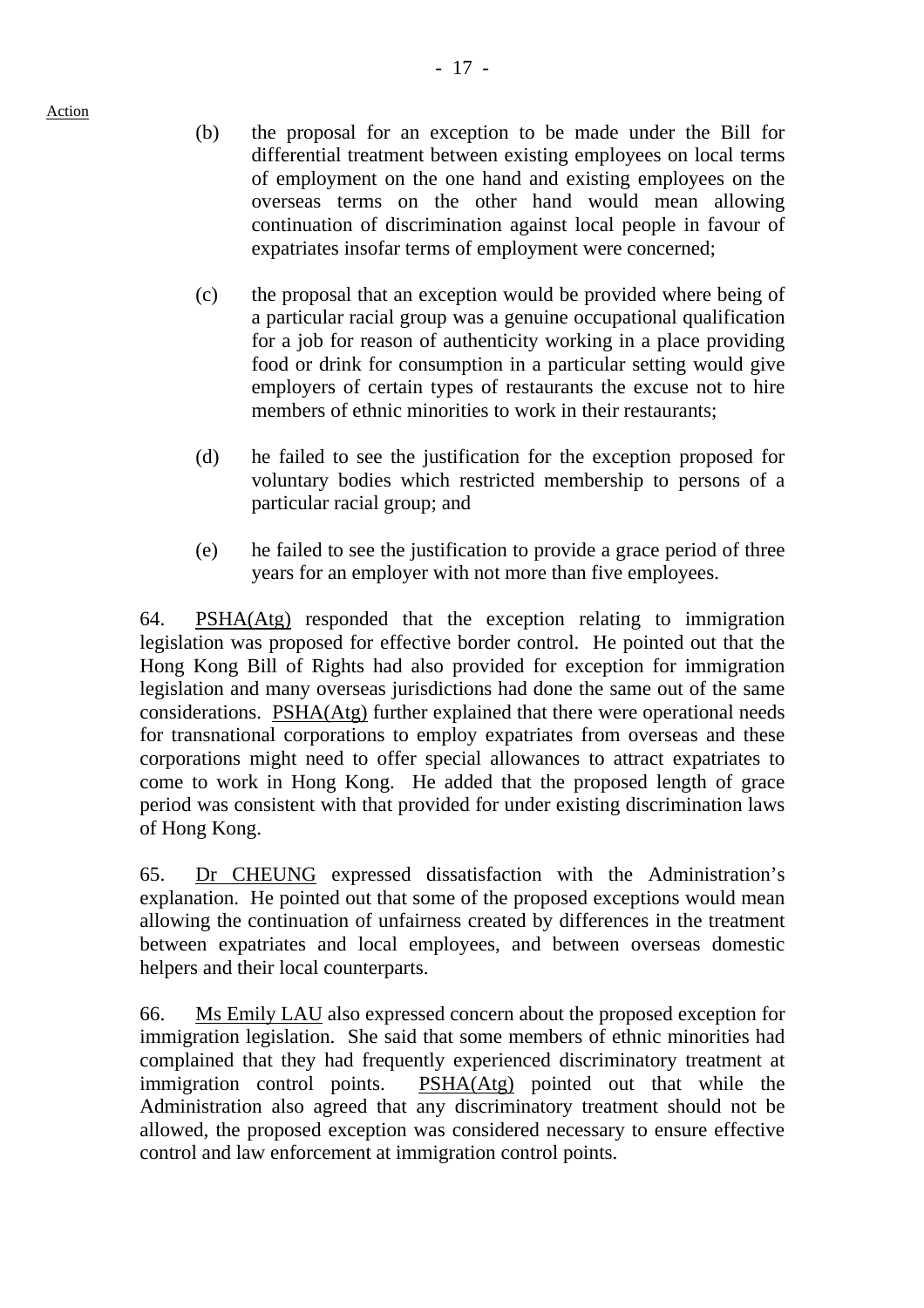67. Referring to paragraph 31 of the background brief prepared by the LegCo Secretariat, Deputy Chairman asked the Administration to explain what would be regarded as reasonable justifications for the Government or a public authority not to provide a member of the ethnic minorities with interpretation service. PSHA(Atg) explained that while requirements in respect of languages might give rise to indirect racial discrimination, this might not justify demands for provision of interpretation services in all areas of public services.

## Discrimination on the grounds of culture and religion

68. Miss CHAN Yuen-han asked about the Administration's view on whether discrimination on the grounds of culture or religion should fall within the scope of protection of the Bill. She asked whether a person who practiced Islam and thus suffered from insult would be protected under the proposed legislation.

69. PSHA(Atg) pointed out that if it was decided to prohibit discrimination on the ground of religion, it would be necessary to do so by introducing a separate legislation and UK had done so. He pointed out that given the established approach for the discrimination laws of Hong Kong, the Administration would also need to introduce a separate legislation to prohibit discrimination on the ground of culture, specifically, language, if it was decided that such discrimination had to be prohibited by legislation. The Administration, however, was of the view that the problem of discrimination on the ground of religion in Hong Kong was not very serious.

## Education of students of ethnic minorities

70. Ms Emily LAU informed members that she had raised a written question at the Council meeting on 23 November 2005 seeking information on the number of students of ethnic minorities taking part in public examinations and their passing rates for different subjects. The Administration's reply was that EMB had not kept such statistics as applicants registering for the Hong Kong Certificate of Education Examination were not required to submit information on their racial origin/nationality. She considered that these statistics were important for EMB to devise appropriate policies and measures to address the problems faced by these students.

71. PSHA(Atg) said that there was concern in the past that collection of information on the basis of racial origin/nationality might have implications on racial discrimination. It was the Administration's present view that it would be necessary for policy bureaux, where necessary, to start keeping statistics in respect of the racial origin/nationality of their service recipients in order to allow improvements be made to their provision of services. The Census and Statistics Department had collated information in Population Census about ethnic minorities in Hong Kong, and various policy bureaux had also started to collate relevant information in respect of their policy areas.